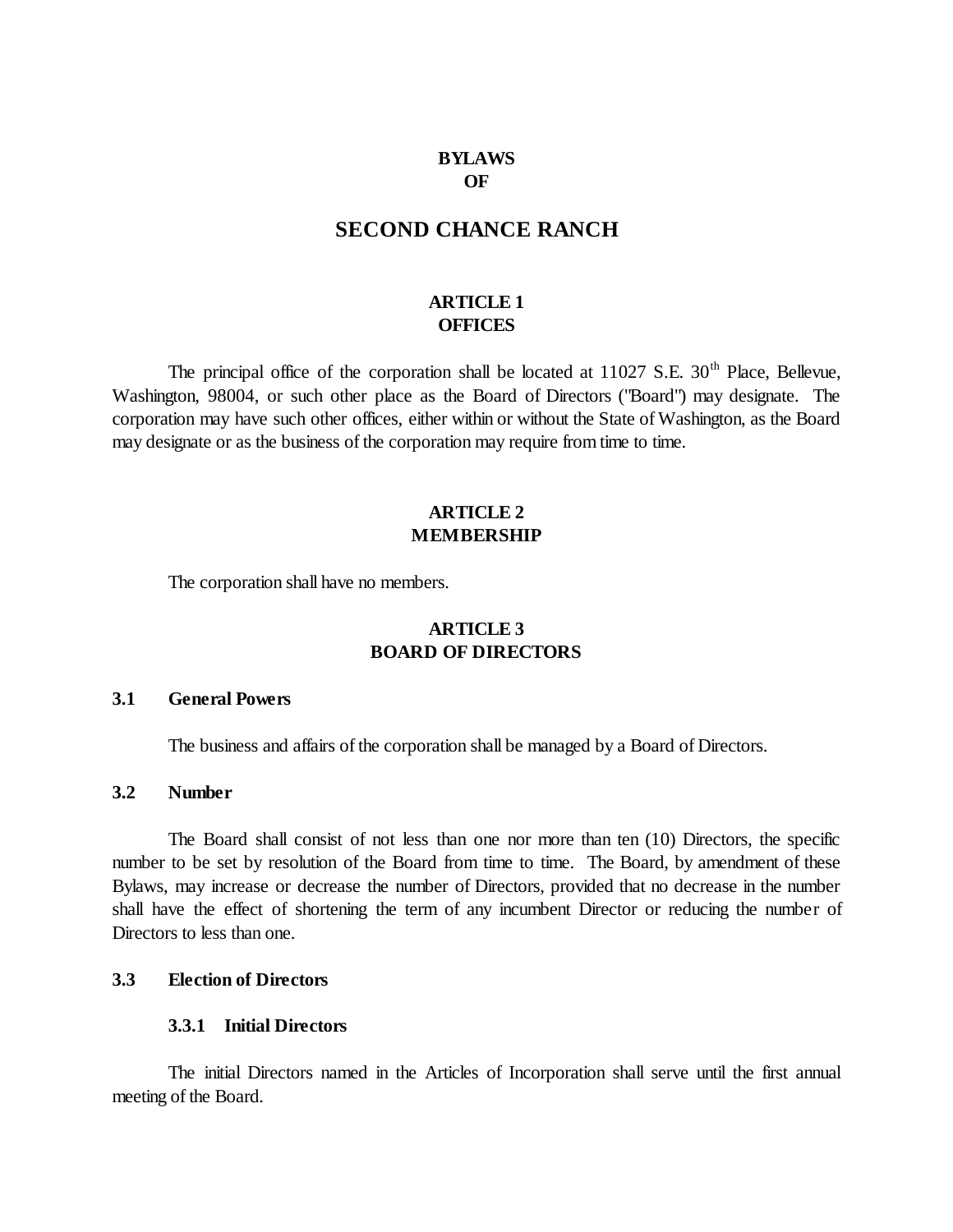## **3.3.2 Successor Directors**

Successor Directors shall be elected at each annual meeting of the Board.

# **3.4 Term of Office**

Unless a Director dies, resigns or is removed, he or she shall hold office until the next annual meeting of the Board or until his or her successor is elected, whichever is earlier.

# **3.5 Annual Meeting**

The annual meeting of the Board, for the purpose of electing Directors to succeed those whose terms expire, and for the transaction of such other business as may properly come before the meeting, shall be held each year during the month of January on a date and at a place selected by the Board.

## **3.6 Regular Meetings**

By resolution, the Board may specify the date, time and place for the holding of regular meetings without other notice than such resolution.

# **3.7 Special Meetings**

Special meetings of the Board or any committee designated and appointed by the Board may be called by or at the written request of the President or any two Directors, or, in the case of a committee meeting, by the chair of the committee.

# **3.8 Meetings by Telephone**

Directors may participate in Board or committee meetings by means of a conference telephone or similar communications equipment which enables all persons participating in the meeting to hear each other at the same time. Participation by such means shall constitute presence in person at a meeting.

#### **3.9 Place of Meetings**

All meetings shall be held at any place designated by the Board, by any persons entitled to call a meeting, or by a waiver of notice signed by all Directors.

# **3.10 Notice of Special Meetings**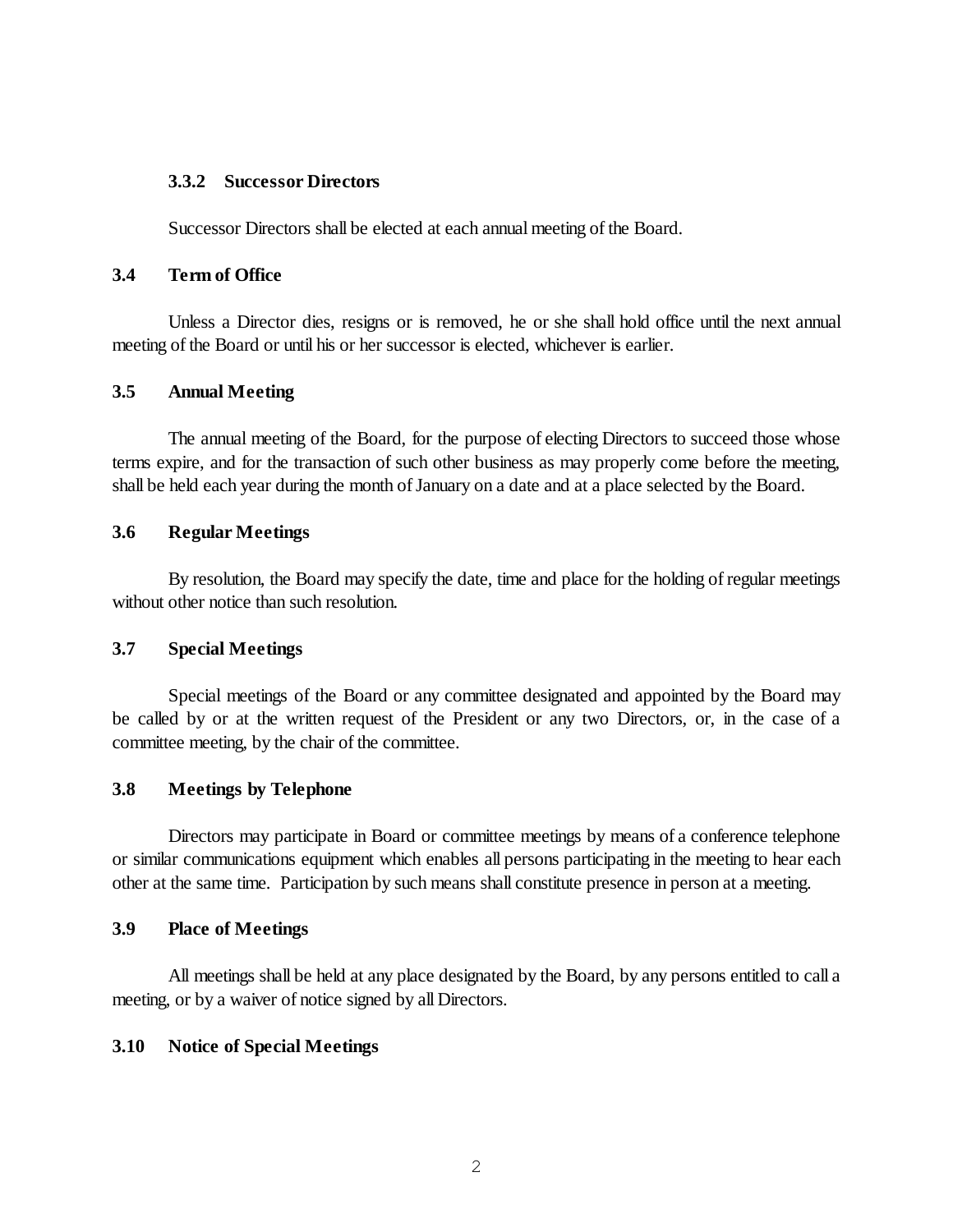Notice of special Board or committee meetings shall be given to a Director in writing or by personal communication with the Director not less than three days before the meeting. Notices in writing may be delivered or mailed to the Director at his or her address shown on the records of the corporation. Each notice shall specify the place, date and hour of the meeting. If notice is delivered by mail, the notice shall be deemed effective when deposited in the official government mail properly addressed with postage thereon prepaid. Neither the business to be transacted nor the purpose of any special meeting need be specified in the notice of such meeting.

# **3.11 Waiver of Notice**

#### **3.11.1 In Writing**

Whenever any notice is required to be given to any Director under the provisions of these Bylaws, the Articles of Incorporation or applicable Washington law, a waiver thereof in writing, signed by the person or persons entitled to such notice, whether before or after the time stated therein, shall be deemed equivalent to the giving of such notice. Neither the business to be transacted at, nor the purpose of, any regular or special meeting of the Board need be specified in the waiver of notice of such meeting.

#### **3.11.2 By Attendance**

The attendance of a Director at a meeting shall constitute a waiver of notice of such meeting, except where a Director attends a meeting for the express purpose of objecting to the transaction of any business because the meeting is not lawfully called or convened.

#### **3.12 Quorum**

One-half of the number of Directors fixed by or in the manner provided by these Bylaws shall constitute a quorum for the transaction of business at any Board meeting.

#### **3.13 Manner of Acting**

The act of the majority of the Directors present at a meeting at which there is a quorum shall be the act of the Board, unless the vote of a greater number is required by these Bylaws, the Articles of Incorporation or applicable Washington law.

## **3.14 Presumption of Assent**

A Director of the corporation present at a Board meeting at which action on any corporate matter is taken shall be presumed to have assented to the action taken unless his or her dissent or abstention is entered in the minutes of the meeting, or unless such Director files a written dissent or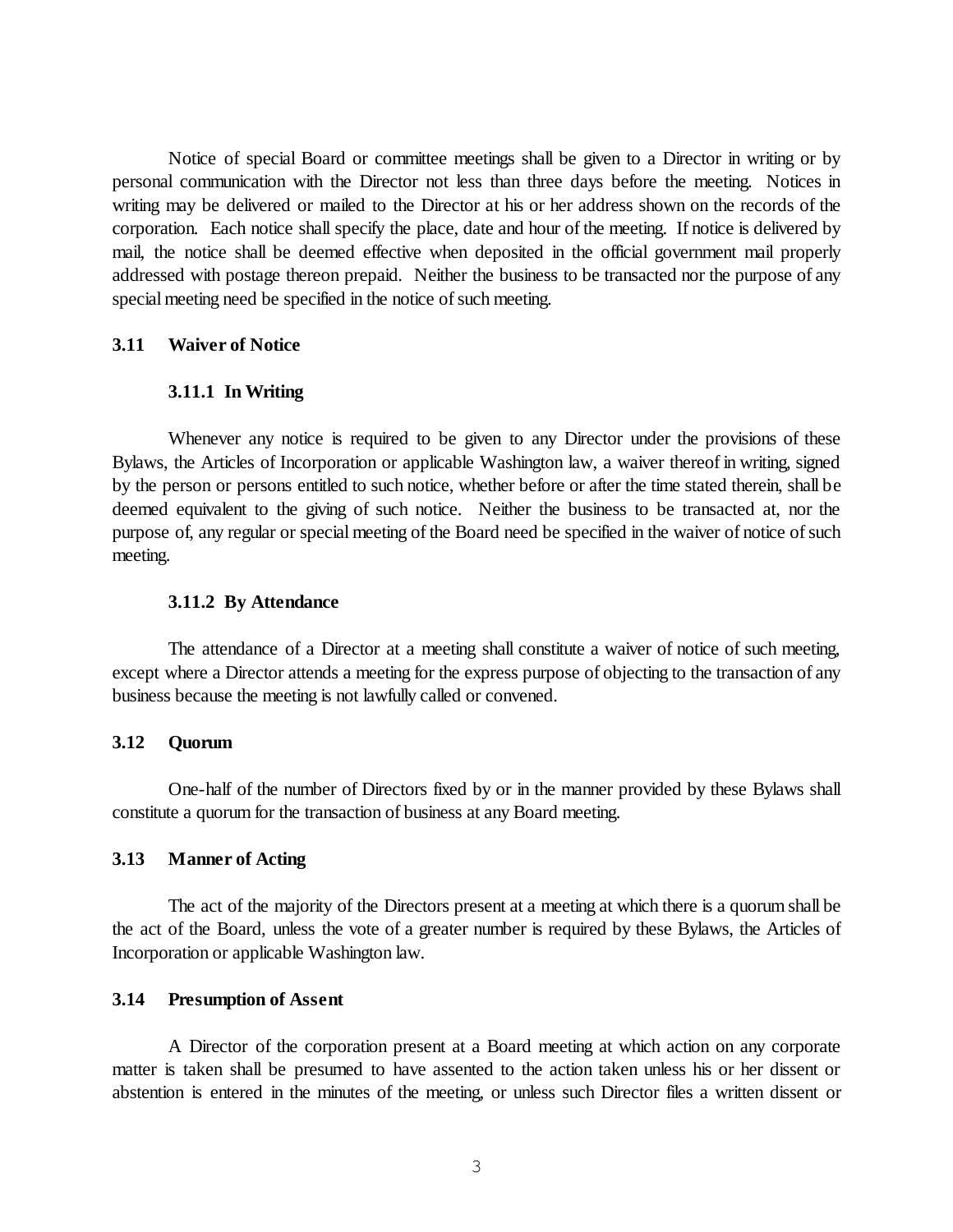abstention to such action with the person acting as secretary of the meeting before the adjournment thereof, or forwards such dissent or abstention by registered mail to the Secretary of the corporation immediately after the adjournment of the meeting. Such right to dissent or abstain shall not apply to a Director who voted in favor of such action.

## **3.15 Action by Board Without a Meeting**

Any action permitted to be taken at a meeting of the Board may be taken without a meeting if a written consent setting forth the action so taken is signed by each of the Directors. Such written consents may be signed in two or more counterparts, each of which shall be deemed an original and all of which, taken together, shall constitute one and the same document. Any such written consent shall be inserted in the minute book as if it were the minutes of a Board meeting.

# **3.16 Board Committees**

## **3.16.1 Standing and Temporary Committees**

The Board, by resolution adopted by a majority of the Directors in office, may designate and appoint, and, subject to Section 3.16.2, delegate authority to, one or more standing or temporary committees, each of which shall consist of two or more Directors.

# **3.16.2 Limitations on Powers of Committees**

No committee shall have the authority to: (a) amend, alter or repeal these Bylaws; (b) elect, appoint or remove any member of any other committee or any Director or officer of the corporation; (c) amend the Articles of Incorporation; (d) adopt a plan of merger or consolidation with another corporation; (e) authorize the sale, lease or exchange of all or substantially all of the property and assets of the corporation not in the ordinary course of business; (f) authorize the voluntary dissolution of the corporation or revoke proceedings therefor; (g) adopt a plan for the distribution of the assets of the corporation; or (h) amend, alter or repeal any resolution of the Board which by its terms provides that it shall not be amended, altered or repealed by a committee. The designation and appointment of a committee and the delegation thereto of authority shall not operate to relieve the Board or any individual Director of any responsibility imposed upon it, him or her by law.

#### **3.16.3 Quorum; Manner of Acting**

A majority of the number of Directors composing any committee shall constitute a quorum, and the act of a majority of the members of a committee present at a meeting at which a quorum is present shall be the act of the committee.

# **3.16.4 Resignation**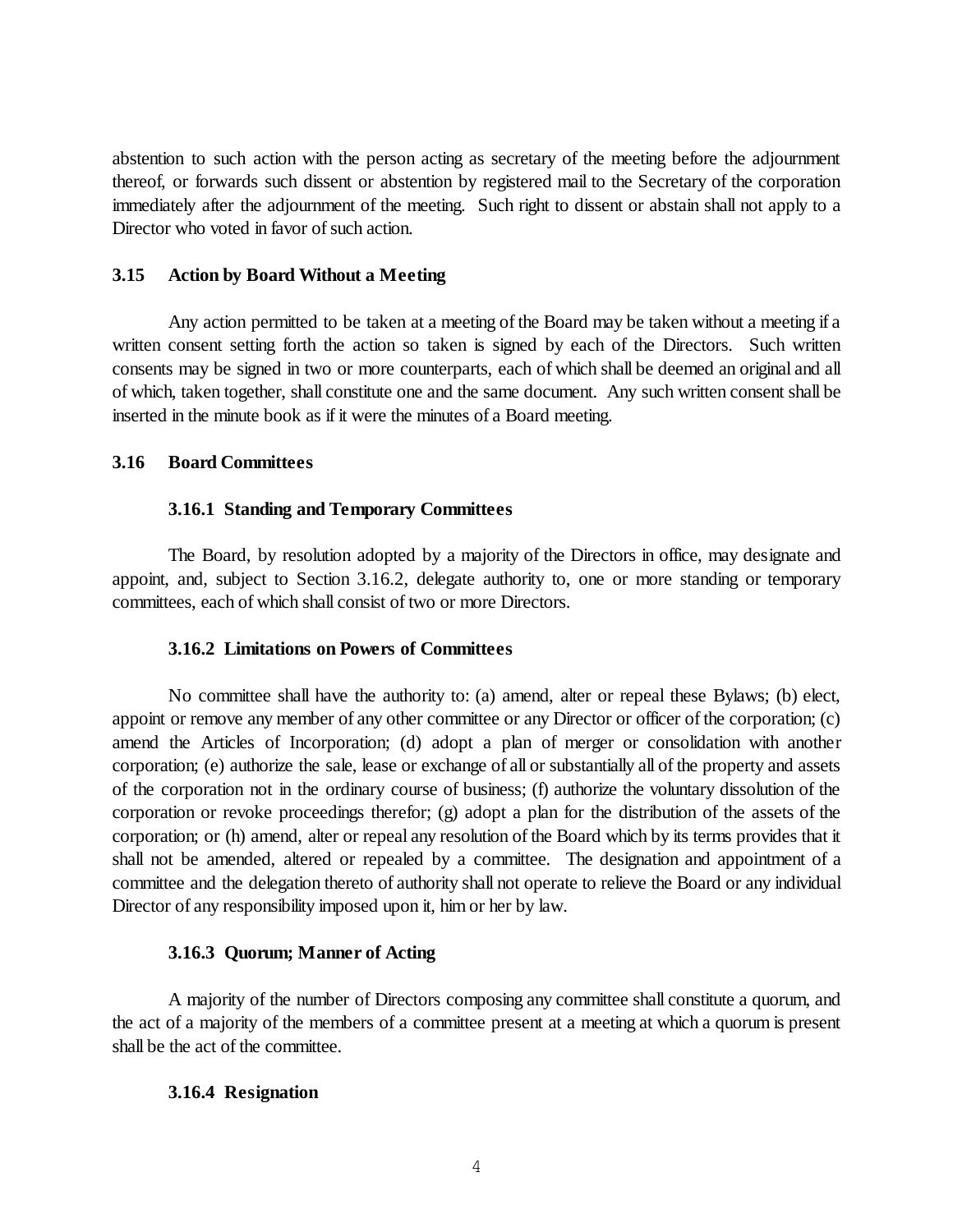Any member of any committee may resign at any time by delivering written notice thereof to the President, the Secretary or the chairperson of such committee, or by giving oral or written notice at any meeting of such committee. Any such resignation shall take effect at the time specified therein, or if the time is not specified, upon delivery thereof and, unless otherwise specified therein, the acceptance of such resignation shall not be necessary to make it effective.

#### **3.16.5 Removal of Committee Member**

The Board, by resolution adopted by a majority of the Directors in office, may remove from office any member of any committee elected or appointed by it.

## **3.17 Resignation**

Any Director may resign at any time by delivering written notice to the President or the Secretary at the registered office of the corporation, or by giving oral or written notice at any meeting of the Directors. Any such resignation shall take effect at the time specified therein, or if the time is not specified, upon delivery thereof and, unless otherwise specified therein, the acceptance of such resignation shall not be necessary to make it effective.

# **3.18 Removal**

At a meeting of Directors called expressly for that purpose and at which a quorum is present, one or more Directors (including the entire Board) may be removed from office, with or without cause, by two-thirds of the votes cast by Directors represented in person or by proxy at such meeting.

# **3.19 Vacancies**

A vacancy in the position of Director may be filled by the affirmative vote of a majority of the remaining Directors, constituting no less than a quorum of the Board. A Director who fills a vacancy shall serve for the unexpired term of his or her predecessor in office.

#### **3.20 Compensation**

The Directors shall receive no compensation for their service as Directors but may receive reimbursement for expenditures incurred on behalf of the corporation.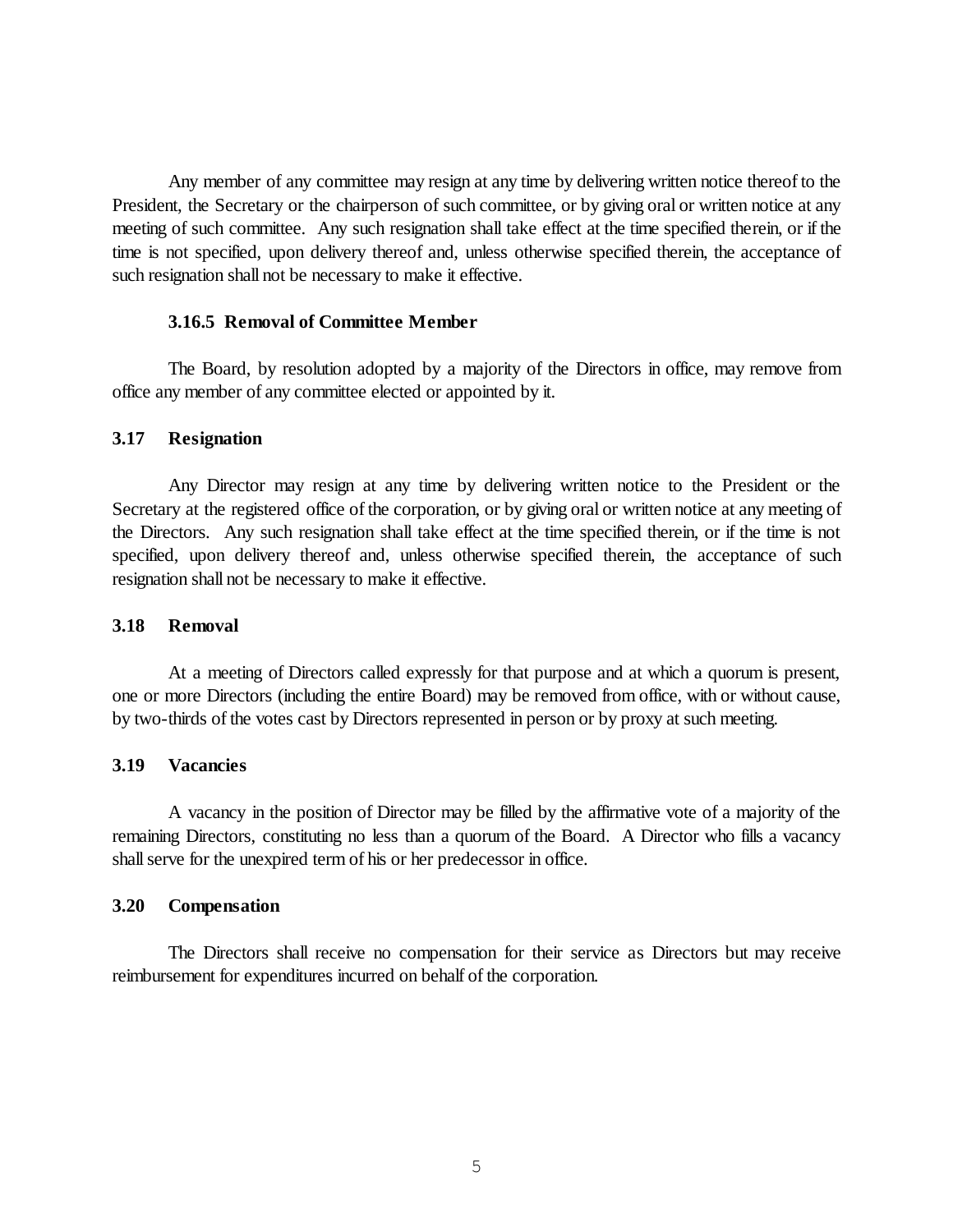# **ARTICLE 4 OFFICERS**

## **4.1 Number and Qualifications**

The officers of the corporation shall be a President, one or more Vice Presidents, a Secretary and a Treasurer, each of whom shall be elected by the Board. Other officers and assistant officers may be elected or appointed by the Board, such officers and assistant officers to hold office for such period, have such authority and perform such duties as are provided in these Bylaws or as may be provided by resolution of the Board. Any two or more offices, except the offices of President and Secretary, may be held by the same person.

## **4.2 Election and Term of Office**

The officers of the corporation shall be elected each year by the Board at the annual meeting of the Board. Unless an officer dies, resigns, or is removed from office, he or she shall hold office until the next annual meeting of the Board or until his or her successor is elected.

## **4.3 Resignation**

Any officer may resign at any time by delivering written notice to the President, a Vice President, the Secretary or the Board, or by giving oral or written notice at any meeting of the Board. Any such resignation shall take effect at the time specified therein, or if the time is not specified, upon delivery thereof and, unless otherwise specified therein, the acceptance of such resignation shall not be necessary to make it effective.

#### **4.4 Removal**

Any officer or agent elected or appointed by the Board may be removed from office by the Board whenever in its judgment the best interests of the corporation would be served thereby, but such removal shall be without prejudice to the contract rights, if any, of the person so removed.

#### **4.5 Vacancies**

A vacancy in any office created by the death, resignation, removal, disqualification, creation of a new office, or any other cause may be filled by the Board for the unexpired portion of the term or for a new term established by the Board.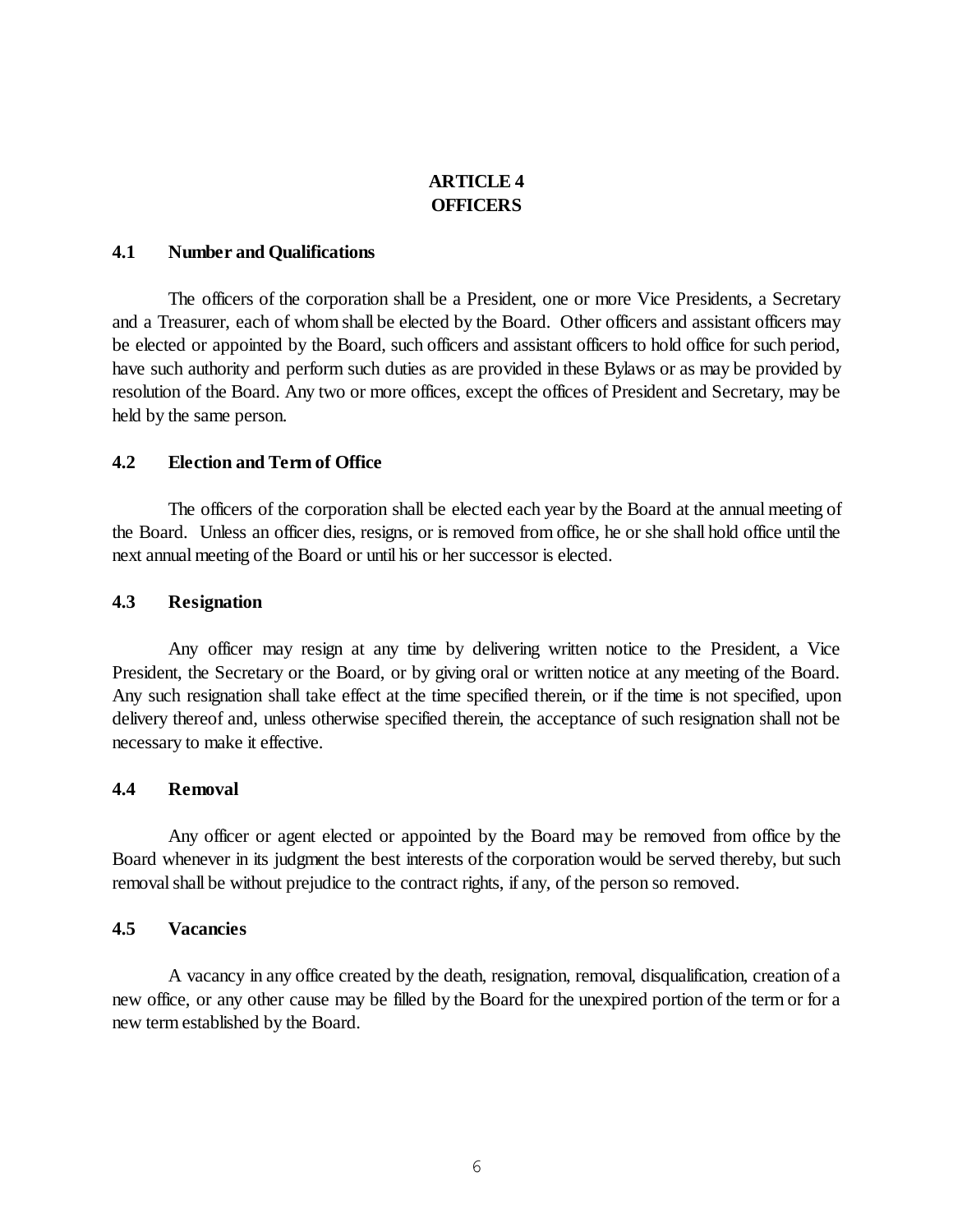## **4.6 President**

The President shall be the chief executive officer of the corporation, and, subject to the Board's control, shall supervise and control all of the assets, business and affairs of the corporation. The President, if present, shall preside over meetings of the Board. The President may sign deeds, mortgages, bonds, contracts, or other instruments, except when the signing and execution thereof have been expressly delegated by the Board or by these Bylaws to some other officer or agent of the corporation or are required by law to be otherwise signed or executed by some other officer or in some other manner. In general, the President shall perform all duties incident to the office of President and such other duties as are assigned to him or her by the Board from time to time.

## **4.7 Vice Presidents**

In the event of the death of the President or his or her inability to act, the Vice President (or if there is more than one Vice President, the Vice President who was designated by the Board as the successor to the President, or if no Vice President is so designated, the Vice President whose name first appears in the Board resolution electing officers) shall perform the duties of the President, with all the powers of and subject to all the restrictions upon the President, except as may be limited by resolution of the Board. Vice Presidents shall have, to the extent authorized by the President or the Board, the same powers as the President to sign deeds, mortgages, bonds, contracts or other instruments. Vice Presidents shall perform such other duties as from time to time may be assigned to them by the President or the Board.

#### **4.8 Secretary**

The Secretary shall: (a) keep the minutes of meetings of the Board, and minutes which may be maintained by committees of the Board; (b) see that all notices are duly given in accordance with the provisions of these Bylaws or as required by law; (c) be custodian of the corporate records of the corporation; (d) keep records of the post office address and class, if applicable, of each Director and of the name and post office address of each officer; (e) sign with the President, or other officer authorized by the President or the Board, deeds, mortgages, bonds, contracts, or other instruments; and (f) perform all duties incident to the office of Secretary and such other duties as from time to time may be assigned to him or her by the President or the Board.

## **4.9 Treasurer**

If requested by the Board, the Treasurer shall give a bond for the faithful discharge of his or her duties in such amount and with such surety or sureties as the Board may determine. The Treasurer shall have charge and custody of and be responsible for all funds and securities of the corporation; receive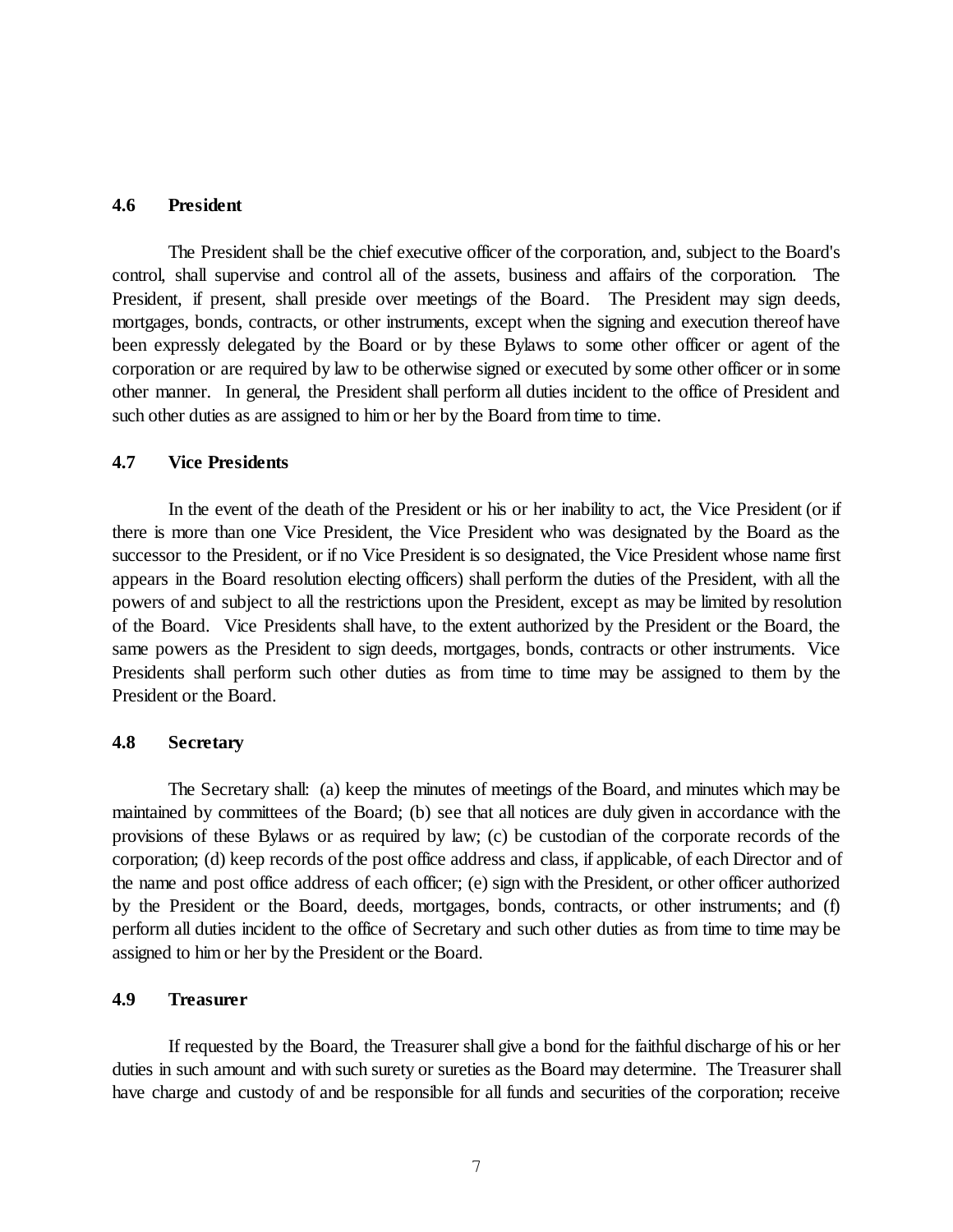and give receipts for moneys due and payable to the corporation from any source whatsoever, and deposit all such moneys in the name of the corporation in banks, trust companies or other depositories selected in accordance with the provisions of these Bylaws; and in general perform all of the duties incident to the office of Treasurer and such other duties as from time to time may be assigned to him or her by the President or the Board.

# **4.10 Salaries**

The salaries of the officers and agents shall be as fixed from time to time by the Board or by any person or persons to whom the Board has delegated such authority. No officer shall be prevented from receiving a salary by reason of the fact that he or she is a Director of the corporation.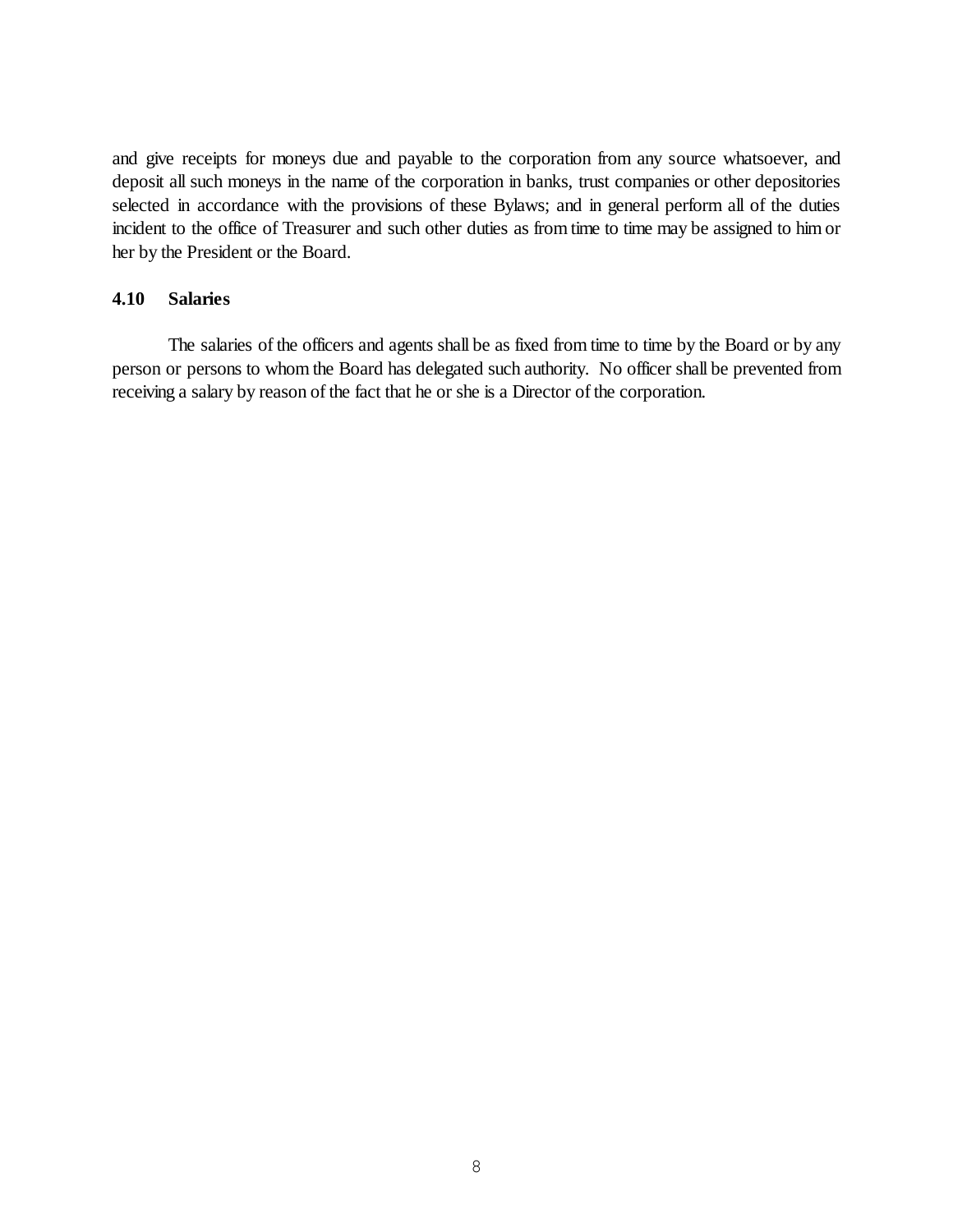# **ARTICLE 5 DIRECTOR LIABILITY LIMITATIONS**

A Director shall have no liability to the Corporation for monetary damages for conduct as a director, except for acts or omissions that involve intentional misconduct by the director, or for any transaction from which the director will personally receive a benefit in money, property or services to which the director is not legally entitled. If the Washington Nonprofit Corporation Act is hereafter amended to authorize corporate action further eliminating or limiting the personal liability of directors, then the liability of a director shall be eliminated or limited to the full extent permitted by the Washington Nonprofit Corporation Act, as so amended. Any repeal or modification of this Article shall not adversely affect any right or protection of a director of the Corporation existing at the time of such repeal or modification for or with respect to an act or omission of such director occurring prior to such repeal or modification.

A Director shall have no liability to the Corporation for monetary damages for conduct as a director, except for acts or omissions that involve intentional misconduct by the director, or for any transaction from which the director will personally receive a benefit in money, property or services to which the director is not legally entitled. If the Washington Nonprofit Corporation Act is hereafter amended to authorize corporate action further eliminating or limiting the personal liability of directors, then the liability of a director shall be eliminated or limited to the full extent permitted by the Washington Nonprofit Corporation Act, as so amended. Any repeal or modification of this Article shall not adversely affect any right or protection of a director of the Corporation existing at the time of such repeal or modification for or with respect to an act or omission of such director occurring prior to such repeal or modification.

Directors of the Corporation shall not be personally liable to the Corporation or its members, if any, for monetary damages for conduct as a director, except for acts or omissions that involve intentional misconduct by a Director or a knowing violation of law by a Director, where the director votes or assents to a distribution which is unlawful or violates the requirements of these articles of incorporation, or for any transaction from which the Director will personally receive a benefit in money, property, or services to which the Director is not legally entitled.

## **ARTICLE 6 INDEMNIFICATION**

#### **6.1 Right to Indemnification of Directors and Officers**

Each person who was, or is threatened to be made a party to or is otherwise involved (including, without limitation, as a witness) in any actual or threatened action, suit or proceeding, whether civil, criminal, administrative or investigative, by reason of the fact that he or she is or was a director or officer of the Corporation or, while a director or officer, he or she is or was serving at the request of the Corporation as a director, trustee, officer, employee or agent of another corporation or of a partnership, joint venture, trust or other enterprise, including service with respect to employee benefit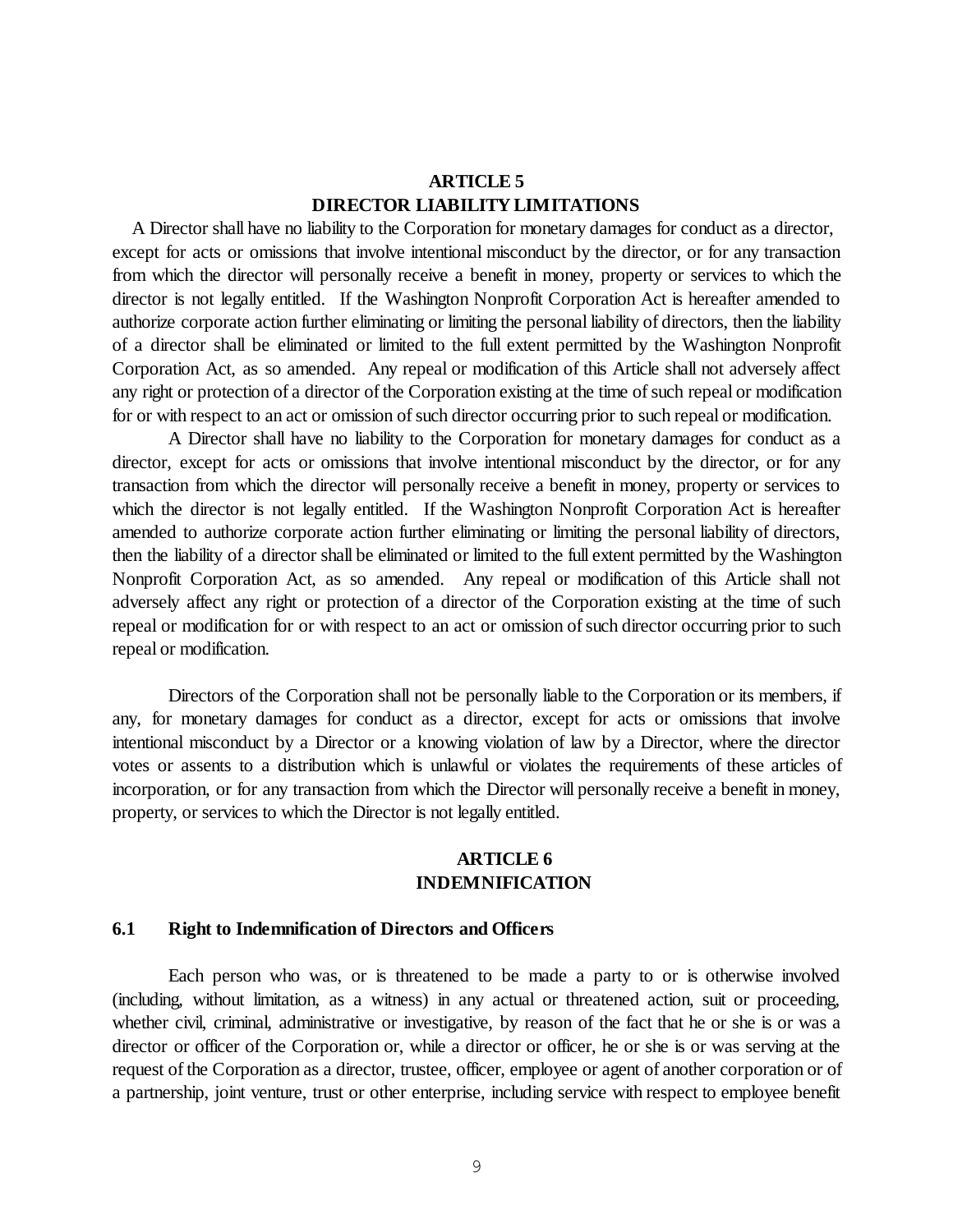plans, whether the basis of such proceeding is alleged action in an official capacity as a director, trustee, officer, employee or agent or in any other capacity while serving as a director, trustee, officer, employee or agent, shall be indemnified and held harmless by the Corporation, to the full extent permitted by applicable law as then in effect, against all expense, liability and loss (including attorney's fees, judgments, fines, ERISA excise taxes or penalties and amounts to be paid in settlement) actually and reasonably incurred or suffered by such person in connection therewith, and such indemnification shall continue as to a person who has ceased to be a director, trustee, officer, employee or agent and shall inure to the benefit of his or her heirs, executors and administrators; provided, however, that except as provided in Section 2 of this Article with respect to proceedings seeking solely to enforce rights to indemnification, the Corporation shall indemnity any such person seeking indemnification in connection with a proceeding (or part thereof) initiated by such person only if such proceeding (or part thereof) was authorized by the board of directors of the Corporation. The right to indemnification conferred in this Section 1 shall be a contract right and shall include the right to be paid by the Corporation the expenses incurred in defending any such proceeding in advance of its final disposition; provided, however, that the payment of such expenses in advance of the final disposition of a proceeding shall be made only upon delivery to the Corporation of an undertaking, by or on behalf of such director or officer, to repay all amounts so advanced if it shall ultimately be determined that such director or officer is not entitled to be indemnified under this Section 1 or otherwise.

## **6.2 Right of Claimant to Bring Suit**

If a claim for which indemnification is required under Section 6.1 of these Bylaws is not paid in full by the Corporation within sixty (60) days after a written claim has been received by the Corporation, except in the case of a claim for expenses incurred in defending a proceeding in advance of its final disposition, in which case the applicable period shall be twenty (20) days, the claimant may at any time thereafter bring suit against the Corporation to recover the unpaid amount of the claim and, to the extent successful in whole or in part, the claimant shall be entitled to be paid also the expense of prosecuting such claim. The claimant shall be presumed to be entitled to indemnification under this Article upon submission of a written claim (and, in an action brought to enforce a claim for expenses incurred in defending any proceeding in advance of its final disposition, where the required undertaking has been tendered tot he Corporation), and thereafter the Corporation shall have the burden of proof to overcome the presumption that the claimant is not so entitled. Neither the failure of the Corporation (including its board of directors, independent legal counsel or its members, if any) to have made a determination prior to the commencement of such action that indemnification of or reimbursement or advancement of expenses of the claimant is proper in the circumstances nor an actual determination by the Corporation (including its board of directors, independent legal counsel or its members, if any) that the claimant is not entitled to indemnification or to the reimbursement or advancement of expenses shall be a defense to the action or create a presumption that the claimant is not so entitled.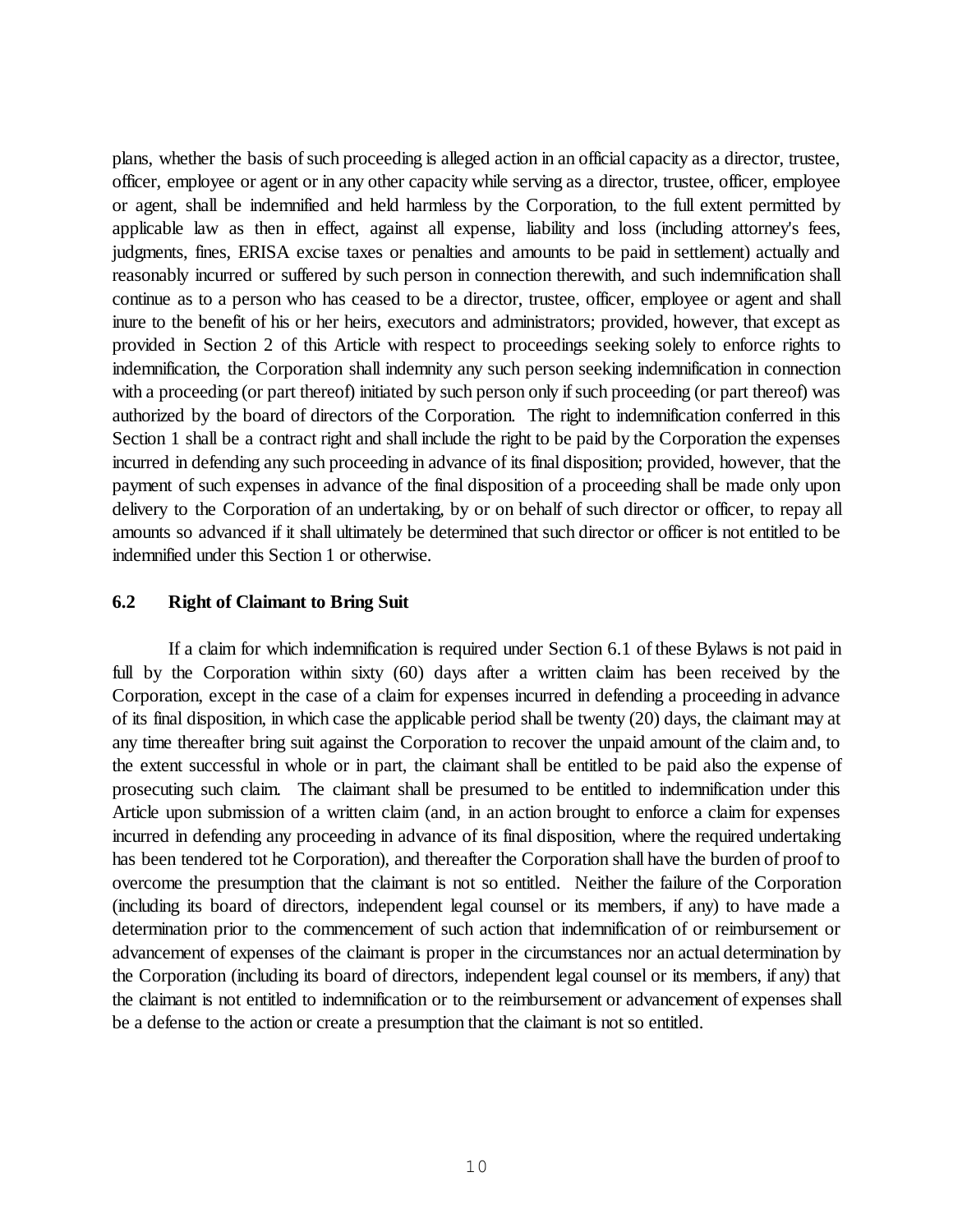# **6.3 Nonexclusivity of Rights**

The right to indemnification and the payment of expenses incurred in defending a proceeding in advance of its final disposition conferred in this Article shall not be exclusive of any other right which any person may have or hereafter acquire under any statute, provision of the Articles of Incorporation, Bylaws, agreement, vote of members, if any, or disinterested directors or otherwise.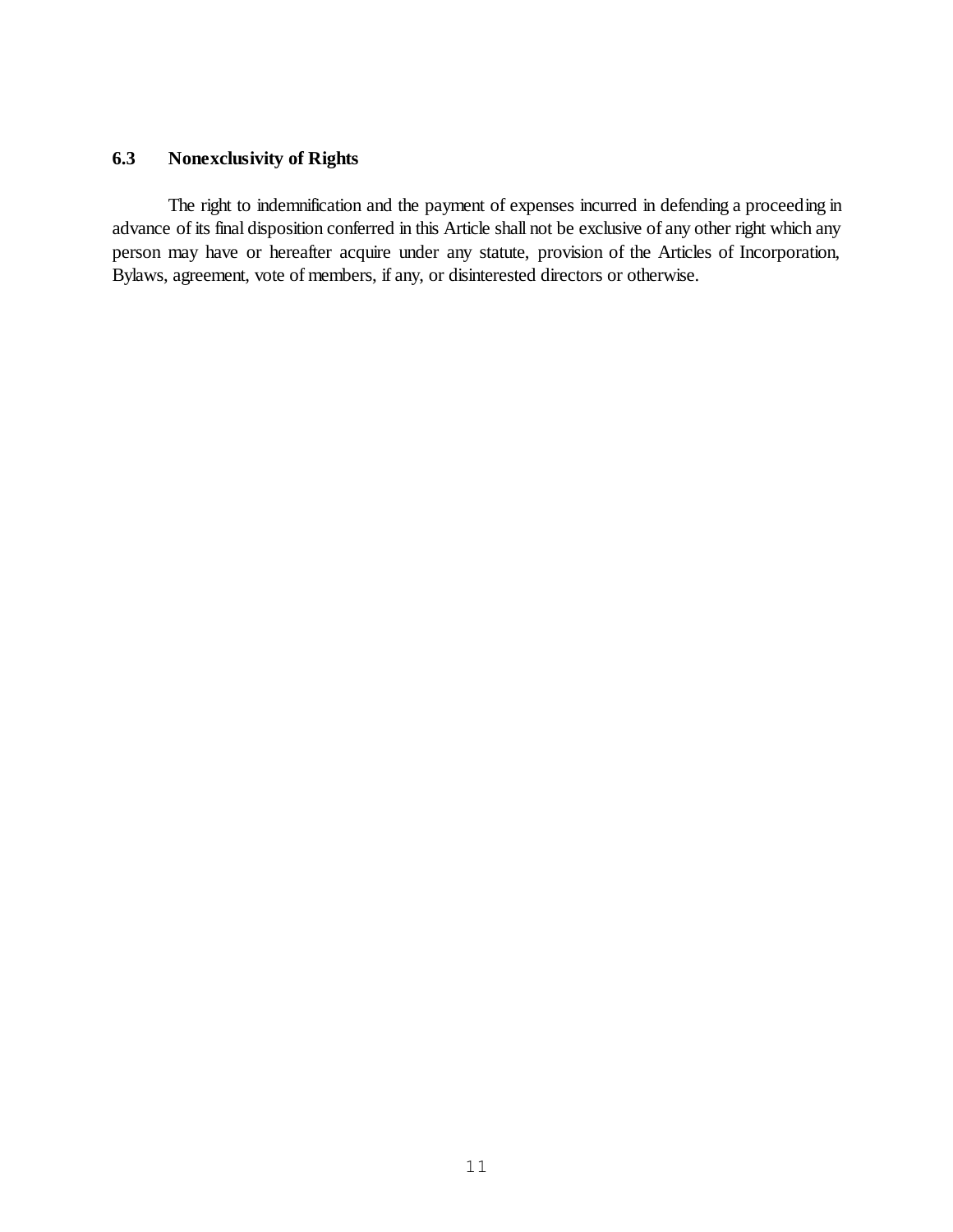## **6.4 Insurance, Contracts and Funding**

The Corporation may maintain insurance at its expense to protect itself and any director, trustee, officer, employee or agent of the Corporation or another corporation, partnership, joint venture, trust or other enterprise against any expense, liability or loss, whether or not the Corporation would have the power to indemnity such persons against such expense, liability or loss under the Washington Business Corporation Act, as applied to nonprofit corporations. The Corporation may, without further membership action, enter into contracts with any director or officer of the Corporation in furtherance of the provisions of this Article and may create a trust fund, grant a security interest or use other means (including, without limitation, a letter of credit) to ensure the payment of such amounts as may be necessary to effect indemnification as provided in this Article.

#### **6.5 Indemnification of Employees and Agents**

The Corporation may, by action of its Board of Directors from time to time, provide indemnification and pay expenses in advance of the final disposition of a proceeding to employees and agents of the Corporation with the same scope and effect as the provisions of this Article with respect to the indemnification and advancement of expanses of directors and officers of the Corporation or pursuant to rights granted pursuant to, or provided by, the Washington Business Corporation Act, as applied to nonprofit corporations, or otherwise.

# **ARTICLE 7 ADMINISTRATIVE PROVISIONS**

## **7.1 Books and Records**

The corporation shall keep at its principal or registered office copies of its current Articles of Incorporation and Bylaws; correct and adequate records of accounts and finances; minutes of the proceedings of its Board, and any minutes which may be maintained by committees of the Board; records of the name and address of each Director, and of the name and post office address of each officer; and such other records as may be necessary or advisable. All books and records of the corporation shall be open at any reasonable time to inspection by any Director.

## **7.2 Accounting Year**

The accounting year of the corporation shall be the twelve months ending December 31.